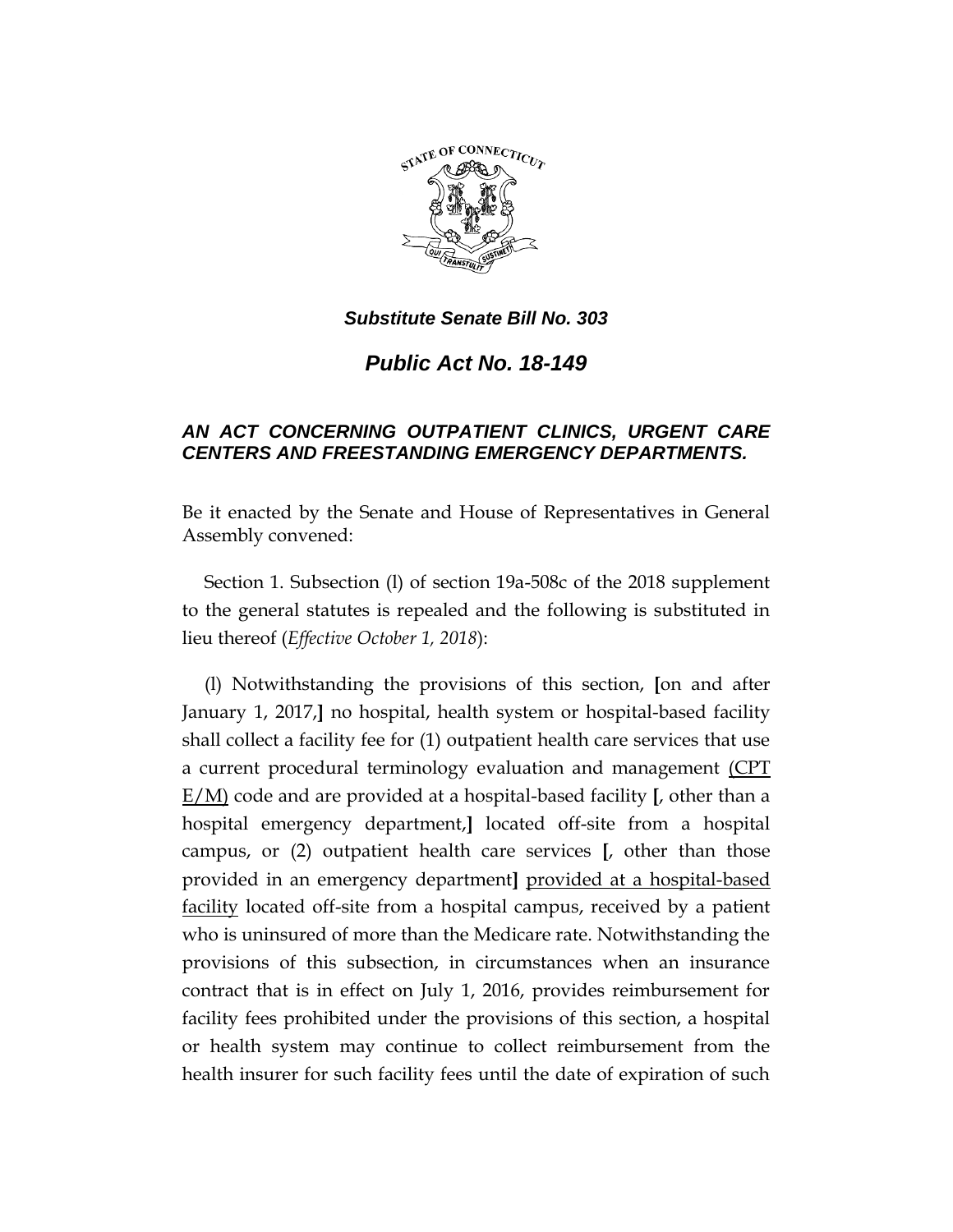contract. A violation of this subsection shall be considered an unfair trade practice pursuant to chapter 735a. The provisions of this subsection shall not apply to a freestanding emergency department. As used in this subsection, "freestanding emergency department" means a freestanding facility that (A) is structurally separate and distinct from a hospital, (B) provides emergency care, (C) is a department of a hospital licensed under chapter 368v, and (D) has been issued a certificate of need to operate as a freestanding emergency department pursuant to chapter 368z.

Sec. 2. Section 19a-493d of the 2018 supplement to the general statutes is repealed and the following is substituted in lieu thereof (*Effective October 1, 2018*):

(a) For purposes of this section:

(1) "Outpatient clinic" means an organization operated by a municipality or a corporation, other than a hospital, that provides (A) ambulatory medical care, including preventive and health promotion services, (B) dental care, or (C) mental health services in conjunction with medical or dental care for the purpose of diagnosing or treating a health condition that does not require the patient's overnight care; **[**and**]**

(2) "Urgent care center" means a **[**free-standing**]** facility, distinguished from an emergency department <u>or primary care</u> setting, that is licensed as an outpatient clinic under section 19a-491 and that (A) provides **[**treatment of medical conditions that do not require critical or emergent intervention for a life-threatening or potentially permanent disabling condition**]** urgent care services, as defined in 42 CFR 405.400, (B) offers **[**treatment of such conditions**]** such services without requiring an appointment, **[**and**]** (C) provides services during times of the day, weekends or holidays when primary care provider offices are not customarily open to patients, and (D) offers, at a

*Public Act No. 18-149 2 of 4*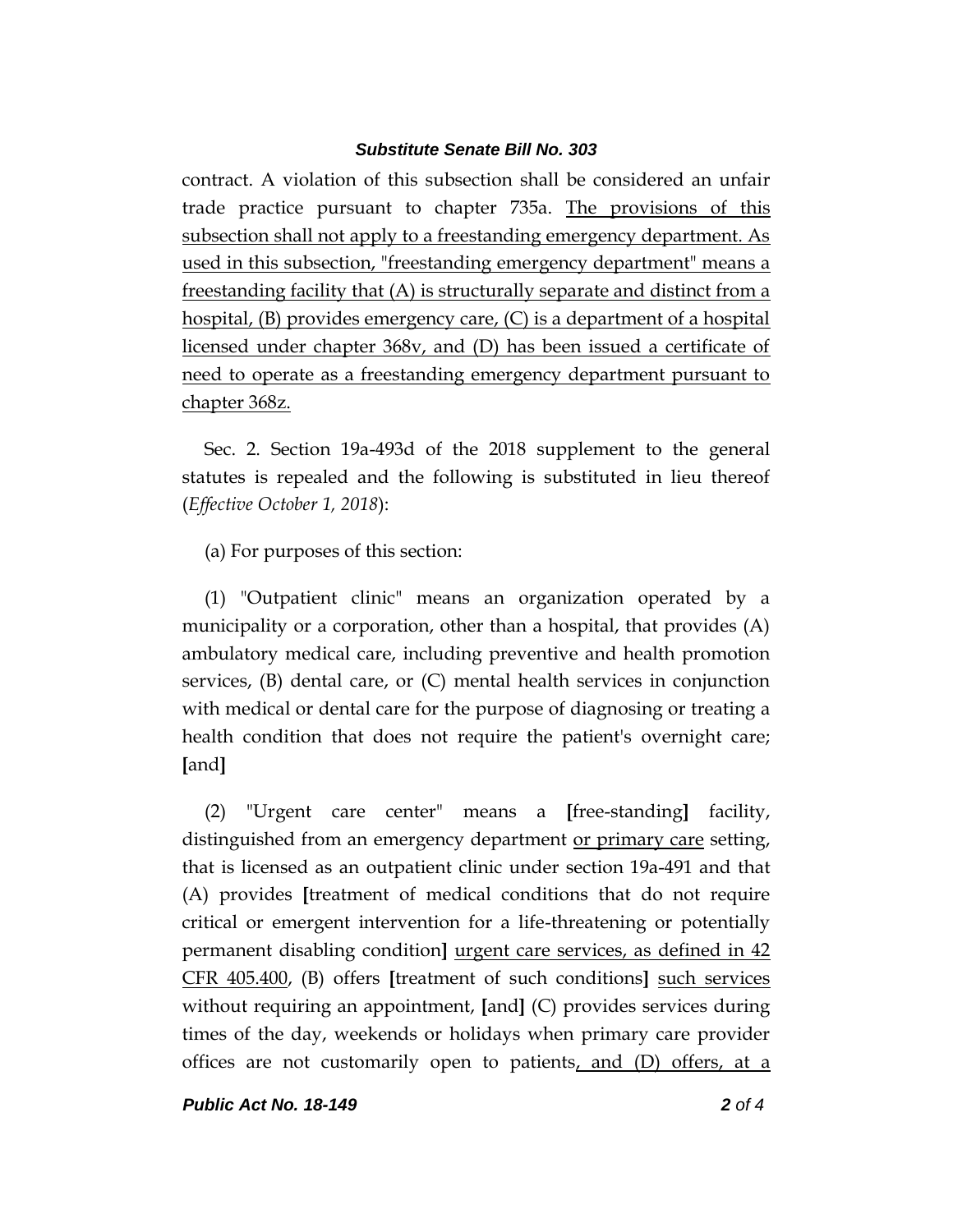minimum, the following: (i) Diagnostic imaging, (ii) administration of fluids intravenously, and (iii) ability to employ minimal resuscitative methods; and

(3) "Freestanding emergency department" means a freestanding facility that (A) is structurally separate and distinct from a hospital, (B) provides emergency care, (C) is a department of a hospital licensed under chapter 368v, and (D) has been issued a certificate of need to operate as a freestanding emergency department pursuant to chapter 368z.

(b) On or after April 1, 2018, no person acting individually or jointly with any other person shall establish, conduct, operate or maintain an urgent care center without obtaining a license as an outpatient clinic under section 19a-491 from the Department of Public Health.

(c) The Commissioner of Public Health may implement policies and procedures as necessary to carry out the provisions of this section while in the process of adopting the policies and procedures as regulations, provided notice of intent to adopt the regulations is published in accordance with the provisions of chapter 54.

(d) The Commissioner of Social Services may establish rates of payment to providers practicing in urgent care centers. The Commissioner of Social Services may implement policies and procedures as necessary to carry out the provisions of this section while in the process of adopting the policies and procedures as regulations, provided notice of intent to adopt the regulations is published in accordance with the provisions of section 17b-10 not later than twenty days after the date of implementation.

(e) A freestanding emergency department shall clearly identify itself as a hospital emergency department, including, at a minimum, through prominent lighted external signage that includes the word